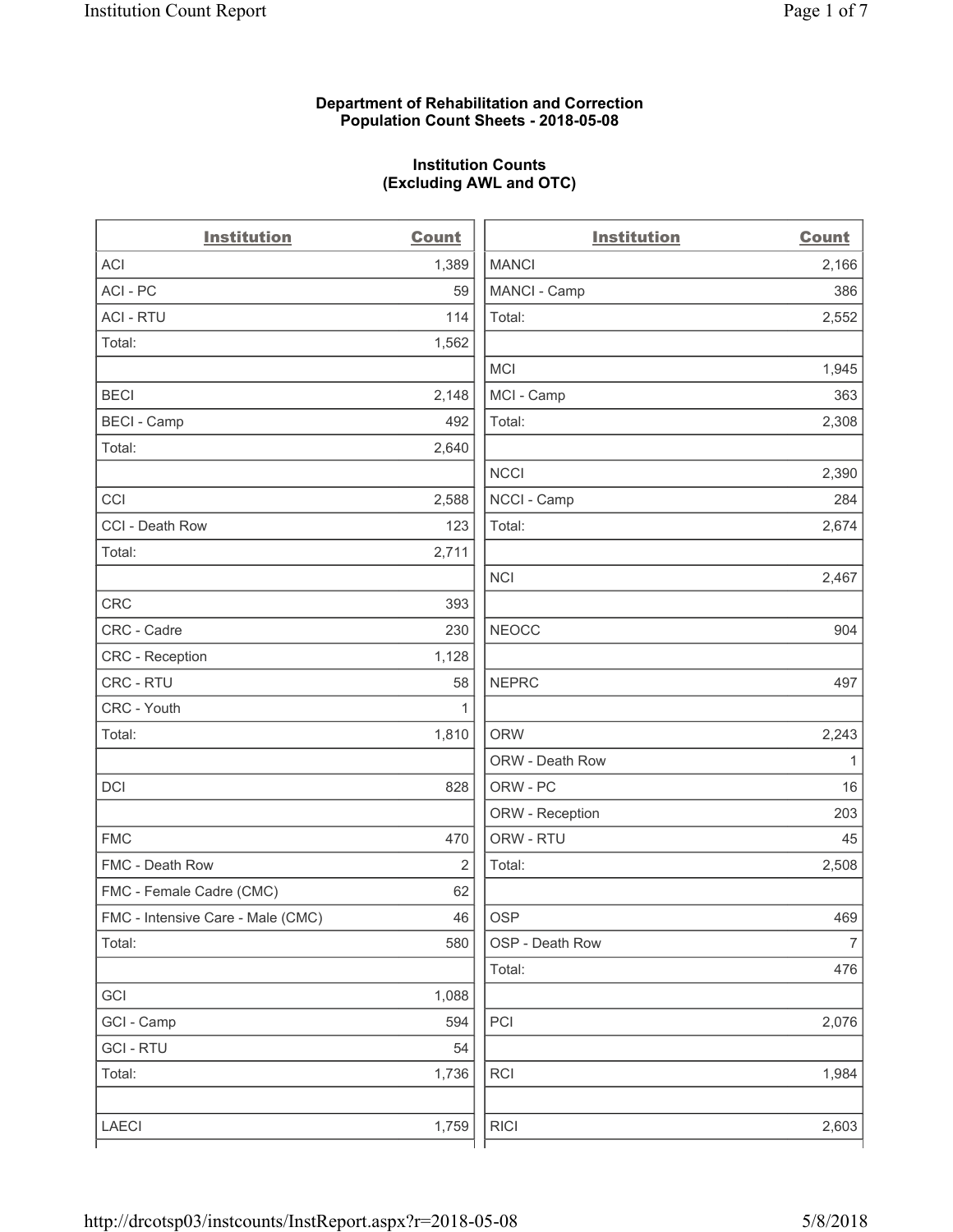|                          |       |                  | <b>Total Population:</b> | 49,316 |
|--------------------------|-------|------------------|--------------------------|--------|
|                          |       |                  |                          |        |
|                          |       | Total:           |                          | 1,263  |
|                          |       | WCI - RTU        |                          | 29     |
|                          |       | <b>WCI</b>       |                          | 1,234  |
| Total:                   | 2,247 |                  |                          |        |
| MACI - Minimum           | 1,206 | Total:           |                          | 840    |
| <b>MACI</b>              | 1,041 | <b>TOCI - PC</b> |                          | 87     |
|                          |       | <b>TOCI</b>      |                          | 753    |
| Total:                   | 1,567 |                  |                          |        |
| <b>LORCI - Reception</b> | 1,203 | Total:           |                          | 1,391  |
| <b>LORCI - Cadre</b>     | 104   | TCI - Camp       |                          | 443    |
| LORCI                    | 260   | <b>TCI</b>       |                          | 948    |
|                          |       |                  |                          |        |
| LOCI                     | 2,238 | Total:           |                          | 1,257  |
|                          |       | SOCF - RTU       |                          | 54     |
| Total:                   | 2,276 | <b>SOCF</b>      |                          | 1,203  |
| LECI - Camp              | 137   |                  |                          |        |
| LECI                     | 2,139 | SCI              |                          | 1,562  |
|                          |       |                  |                          |        |

\* The Total Population includes 30 Offenders with Reason Codes 30 & 31. \*\* The Total Population includes 37 Offenders with Reason Code 0A.

## **Male Population by Security Level (Include AWL and Exclude OTC)**  *Error calculating Totals for this secion.*

#### **Female Population by Institution (Include AWL and Exclude OTC)**

| <b>Institution</b>       |                     | <b>Body</b> | <b>AWL</b>   | $(-OTC)$       | <b>Total</b> |
|--------------------------|---------------------|-------------|--------------|----------------|--------------|
| <b>DCI</b>               |                     | 828         | 12           | 10             | 830          |
| <b>FMC</b>               |                     | 18          | 4            |                | 21           |
| FMC - Female Cadre (CMC) |                     | 62          | 0            | 0              | 62           |
| <b>NEPRC</b>             |                     | 497         | 11           | $\overline{2}$ | 506          |
| <b>ORW</b>               |                     | 2,242       | 38           | 24             | 2,256        |
| ORW - Death Row          |                     |             | 0            | 0              |              |
| ORW - PC                 |                     | 16          | $\mathbf 0$  | 0              | 16           |
| ORW - Reception          |                     | 203         | 3            | 2              | 204          |
| ORW - RTU                |                     | 45          | $\mathbf{0}$ | $\Omega$       | 45           |
|                          | <b>Total Female</b> | 3,912       | 68           | 39             | 3,941        |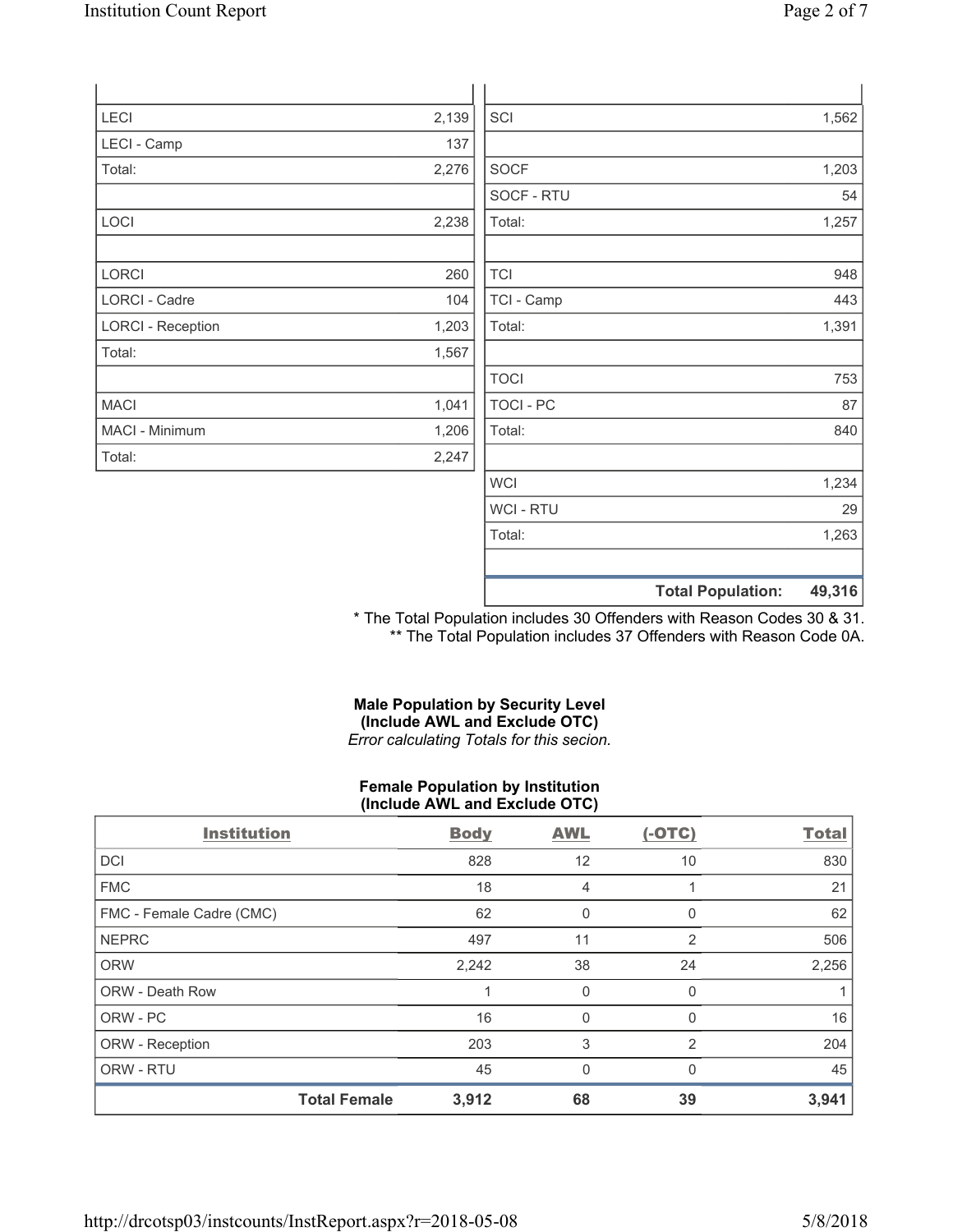|              | <b>Institution</b>   | <b>Body</b>    | <b>AWL</b>  | $(-OTC)$ | <b>Total</b> |  |  |
|--------------|----------------------|----------------|-------------|----------|--------------|--|--|
| ${\sf CRC}$  |                      | $\overline{2}$ | 0           | $\Omega$ |              |  |  |
| <b>MACI</b>  |                      | 3              | 0           | $\Omega$ | 3            |  |  |
| <b>MANCI</b> |                      |                | $\mathbf 0$ | $\Omega$ |              |  |  |
| <b>NEOCC</b> |                      |                | 0           | $\Omega$ |              |  |  |
| <b>OSP</b>   |                      | 46             | 0           | $\Omega$ | 46           |  |  |
| <b>RICI</b>  |                      | $\overline{2}$ | 0           | O        | 2            |  |  |
| SOCF         |                      | 43             |             |          | 43           |  |  |
| <b>TCI</b>   |                      |                | 0           | $\Omega$ |              |  |  |
| <b>TOCI</b>  |                      | 6              | 0           | $\Omega$ | 6            |  |  |
| <b>WCI</b>   |                      |                | O           |          |              |  |  |
|              | <b>Total Level 5</b> | 106            |             |          | 106          |  |  |

# **Male Population by Institution: Security Level 5 (Include AWL and Exclude OTC)**

# **Male Population by Institution: Security Level 4 (Include AWL and Exclude OTC)**

| <b>Institution</b>       | <b>Body</b>    | <b>AWL</b>          | $(-OTC)$            | <b>Total</b>   |
|--------------------------|----------------|---------------------|---------------------|----------------|
| ACI                      | 11             | $\mathsf 0$         | $\boldsymbol{0}$    | 11             |
| <b>BECI</b>              | 1              | 1                   | 1                   | 1              |
| CRC                      | 26             | $\overline{2}$      | $\mathbf{1}$        | 27             |
| CRC - Reception          | 5              | $\mathsf{O}\xspace$ | $\boldsymbol{0}$    | 5              |
| CRC - RTU                | 18             | $\mathsf{O}\xspace$ | $\mathbf 0$         | 18             |
| ${\sf FMC}$              | $\mathbf{1}$   | $\mathsf{O}\xspace$ | $\boldsymbol{0}$    | 1              |
| LECI                     | 32             | $\mathsf 0$         | $\mathsf{O}\xspace$ | 32             |
| LORCI                    | $16$           | $\mathbf 1$         | $\mathbf{1}$        | $16$           |
| <b>LORCI - Reception</b> | $\overline{4}$ | $\mathsf 0$         | $\mathsf{O}\xspace$ | 4              |
| <b>MACI</b>              | 56             | $\mathsf{O}\xspace$ | $\mathsf{O}\xspace$ | 56             |
| <b>MANCI</b>             | 37             | 1                   | $\mathbf{1}$        | 37             |
| <b>MCI</b>               | $\overline{2}$ | $\mathsf 0$         | $\mathsf{O}\xspace$ | $\sqrt{2}$     |
| <b>NCCI</b>              | $\overline{2}$ | $\mathsf 0$         | $\mathsf{O}\xspace$ | $\overline{2}$ |
| <b>OSP</b>               | 392            | 1                   | $\mathbf{1}$        | 392            |
| PCI                      | $\mathbf{1}$   | $\mathsf 0$         | $\mathsf{O}\xspace$ | 1              |
| RCI                      | 24             | 1                   | $\mathbf{1}$        | 24             |
| SCI                      | $\mathbf{1}$   | $\mathsf{O}\xspace$ | $\mathsf{O}\xspace$ | 1              |
| SOCF                     | 1,136          | 12                  | $\mathsf 9$         | 1,139          |
| SOCF - RTU               | 54             | $\mathsf 0$         | $\mathsf{O}\xspace$ | 54             |
| <b>TCI</b>               | 8              | $\mathsf 0$         | $\mathsf{O}\xspace$ | $\,8\,$        |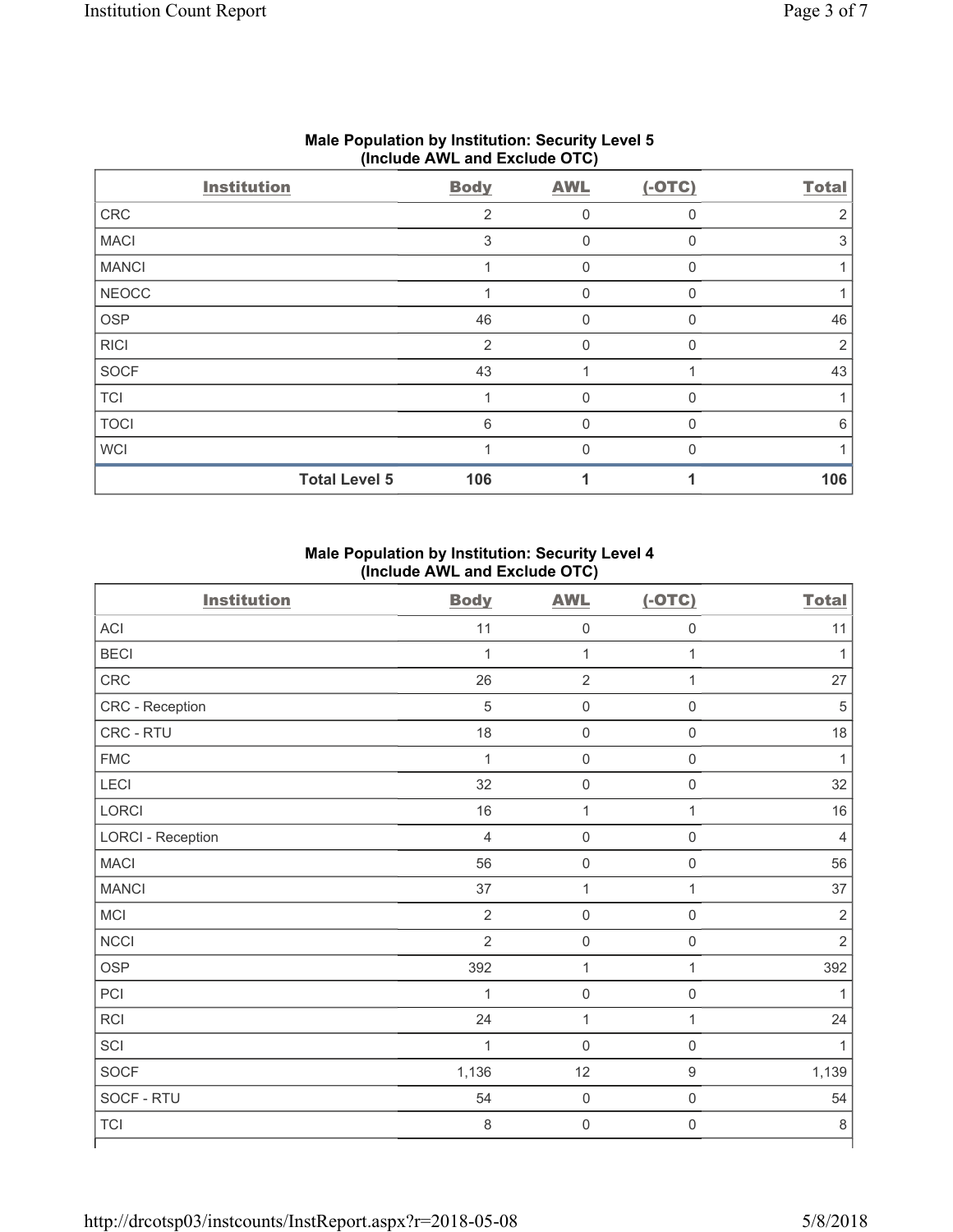| <b>TOCI</b>    |                      | 739   |    |    | 740 l |
|----------------|----------------------|-------|----|----|-------|
| TOCI - PC      |                      | 15    |    |    | 15    |
| <b>WCI</b>     |                      | 14    |    |    | 14    |
| <b>WCI-RTU</b> |                      | 11    |    |    |       |
|                | <b>Total Level 4</b> | 2,606 | 25 | 20 | 2,611 |

# **Male Population by Institution: Security Level 3 (Include AWL and Exclude OTC)**

| <b>Institution</b>                | <b>Body</b>               | <b>AWL</b>          | $(-OTC)$            | <b>Total</b>              |
|-----------------------------------|---------------------------|---------------------|---------------------|---------------------------|
| <b>ACI</b>                        | 21                        | $\mathsf 0$         | $\mathsf 0$         | 21                        |
| ACI - PC                          | 1                         | $\mathsf 0$         | $\mathsf{O}\xspace$ | $\mathbf{1}$              |
| <b>BECI</b>                       | $\mathsf 3$               | $\mathsf{O}\xspace$ | $\mathsf{O}\xspace$ | $\sqrt{3}$                |
| CCI                               | 1                         | $\mathsf{O}\xspace$ | $\mathsf{O}\xspace$ | 1                         |
| <b>CRC</b>                        | 86                        | $\overline{4}$      | $\overline{4}$      | 86                        |
| CRC - Cadre                       | 129                       | $\mathbf 0$         | $\mathsf{O}\xspace$ | 129                       |
| CRC - Reception                   | 727                       | 20                  | 20                  | 727                       |
| CRC - RTU                         | 38                        | $\mathsf 0$         | $\mathsf 0$         | 38                        |
| CRC - Youth                       | 1                         | $\mathsf 0$         | $\mathsf{O}\xspace$ | 1                         |
| <b>FMC</b>                        | $\mathbf{1}$              | $\mathbf{1}$        | $\mathsf{O}\xspace$ | $\overline{2}$            |
| FMC - Intensive Care - Male (CMC) | $\overline{4}$            | $\mathsf{O}\xspace$ | $\mathsf{O}\xspace$ | $\overline{4}$            |
| GCI                               | $\ensuremath{\mathsf{3}}$ | $\mathsf 0$         | $\mathsf{O}\xspace$ | $\ensuremath{\mathsf{3}}$ |
| <b>LAECI</b>                      | 4                         | $\mathbf 0$         | $\mathsf{O}\xspace$ | $\overline{4}$            |
| LECI                              | 2,102                     | 23                  | 19                  | 2,106                     |
| LOCI                              | $\overline{2}$            | $\mathbf 0$         | $\mathsf 0$         | $\overline{2}$            |
| LORCI                             | 61                        | 29                  | 27                  | 63                        |
| LORCI - Cadre                     | 28                        | $\mathsf 0$         | $\mathsf{O}\xspace$ | 28                        |
| <b>LORCI - Reception</b>          | 744                       | $\mathbf 2$         | $\overline{2}$      | 744                       |
| <b>MACI</b>                       | 903                       | $\,$ 3 $\,$         | $\mathbf{1}$        | 905                       |
| <b>MANCI</b>                      | 2,083                     | 22                  | 18                  | 2,087                     |
| <b>MCI</b>                        | $\overline{4}$            | $\mathsf 0$         | $\mathsf{O}\xspace$ | $\overline{4}$            |
| <b>NCCI</b>                       | 16                        | $\mathsf 0$         | $\mathsf{O}\xspace$ | 16                        |
| NCCI - Camp                       | 1                         | $\mathsf 0$         | $\mathsf{O}\xspace$ | 1                         |
| <b>NCI</b>                        | $\overline{2}$            | $\mathsf{O}\xspace$ | $\mathsf{O}\xspace$ | $\overline{2}$            |
| <b>NEOCC</b>                      | 902                       | $\boldsymbol{7}$    | 6                   | 903                       |
| OSP                               | $\,8\,$                   | $\mathsf{O}\xspace$ | $\mathsf{O}\xspace$ | $\bf 8$                   |
| PCI                               | 34                        | $\mathbf{1}$        | $\mathsf{O}\xspace$ | $35\,$                    |
| RCI                               | 1,802                     | 21                  | $17\,$              | 1,806                     |
| <b>RICI</b>                       | $\,6\,$                   | $\mathsf{O}\xspace$ | $\mathsf{O}\xspace$ | $\,6\,$                   |
| SOCF                              | 20                        | $\mathsf 0$         | $\mathsf{O}\xspace$ | 20                        |
| <b>TCI</b>                        | 894                       | 11                  | $\boldsymbol{9}$    | 896                       |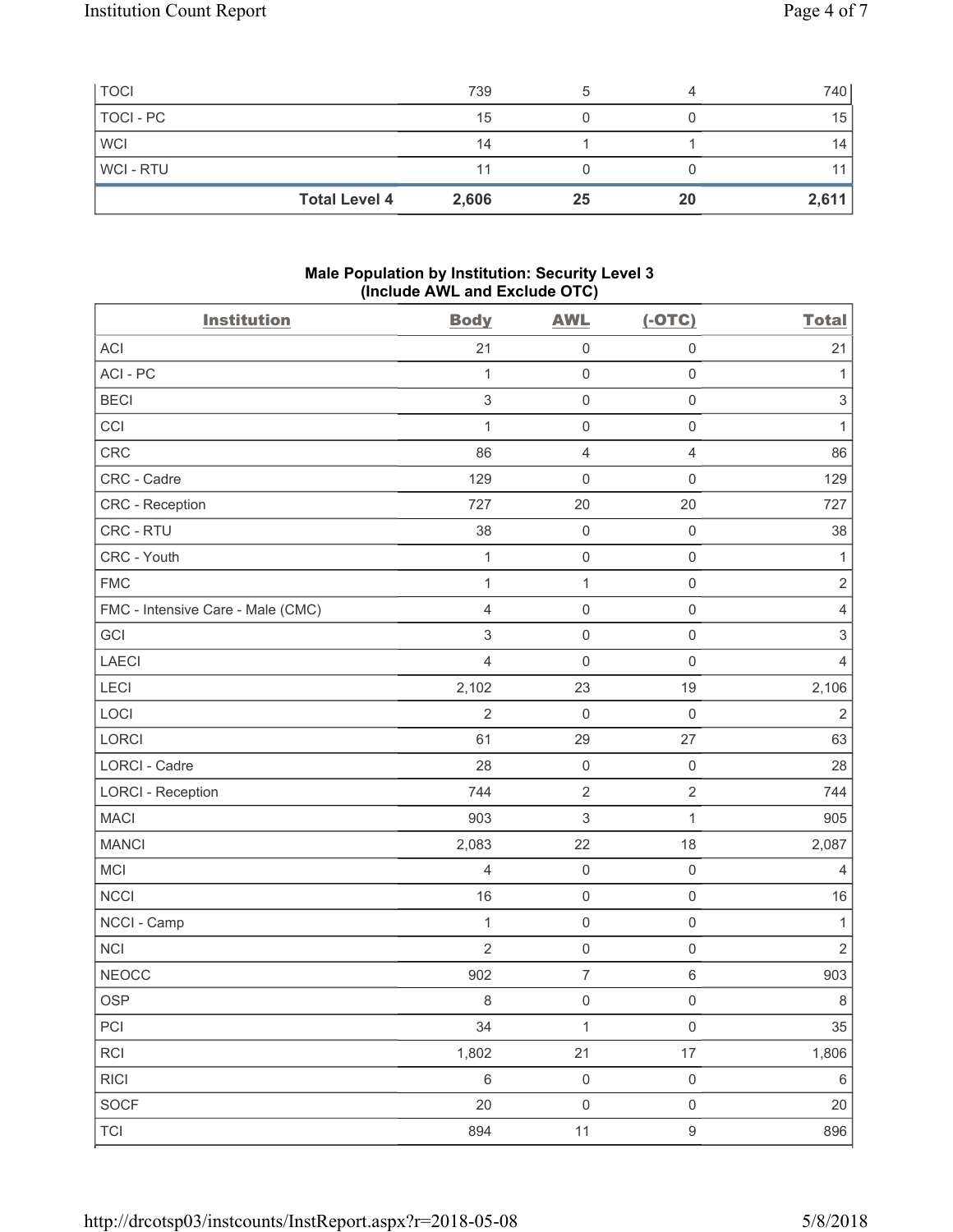| TCI - Camp  |                      |        |     |     |        |
|-------------|----------------------|--------|-----|-----|--------|
| <b>TOCI</b> |                      |        | っ   |     |        |
| TOCI - PC   |                      | 72     |     |     | 72     |
| <b>WCI</b>  |                      | 1,217  |     |     | 1,217  |
| WCI-RTU     |                      | 16     |     |     | 16     |
|             | <b>Total Level 3</b> | 11,944 | 154 | 132 | 11,966 |

## **Male Population by Institution: Security Level 2 (Include AWL and Exclude OTC)**

| <b>Institution</b>                | <b>Body</b>      | <b>AWL</b>                | $(-OTC)$            | <b>Total</b>   |
|-----------------------------------|------------------|---------------------------|---------------------|----------------|
| ACI                               | 725              | $\ensuremath{\mathsf{3}}$ | $\overline{2}$      | 726            |
| ACI - PC                          | 55               | $\mathsf{O}\xspace$       | $\mathsf{O}\xspace$ | 55             |
| <b>ACI - RTU</b>                  | 82               | $\mathbf 0$               | $\mathsf 0$         | 82             |
| <b>BECI</b>                       | 1,398            | 26                        | 17                  | 1,407          |
| CCI                               | 1,997            | 11                        | $\,6\,$             | 2,002          |
| CRC                               | 135              | $\sqrt{5}$                | $\,$ 5 $\,$         | 135            |
| CRC - Cadre                       | 101              | $\mathsf{O}\xspace$       | $\mathsf{O}\xspace$ | 101            |
| CRC - Reception                   | 269              | $\boldsymbol{9}$          | 8                   | 270            |
| CRC - RTU                         | $\overline{2}$   | $\mathsf{O}\xspace$       | $\mathsf{O}\xspace$ | $\overline{2}$ |
| <b>FMC</b>                        | $\overline{7}$   | $\ensuremath{\mathsf{3}}$ | $\mathsf{O}\xspace$ | 10             |
| FMC - Intensive Care - Male (CMC) | 20               | $\mathsf{O}\xspace$       | $\mathsf{O}\xspace$ | 20             |
| GCI                               | 465              | $\mathbf 5$               | $\mathsf 3$         | 467            |
| <b>GCI-RTU</b>                    | 41               | $\mathsf{O}\xspace$       | $\mathsf{O}\xspace$ | 41             |
| LAECI                             | 1,070            | $\boldsymbol{9}$          | $\,6$               | 1,073          |
| LECI                              | 1                | $\mathsf{O}\xspace$       | $\mathsf{O}\xspace$ | $\mathbf{1}$   |
| LOCI                              | 1,140            | 5                         | 3                   | 1,142          |
| LORCI                             | 128              | 23                        | 22                  | 129            |
| LORCI - Cadre                     | 70               | $\mathsf{O}\xspace$       | $\mathsf 0$         | 70             |
| <b>LORCI - Reception</b>          | 286              | $\mathbf{1}$              | $\mathbf{1}$        | 286            |
| <b>MACI</b>                       | 79               | $\mathbf 2$               | $\mathsf{O}\xspace$ | 81             |
| <b>MANCI</b>                      | $\boldsymbol{9}$ | $\mathbf{1}$              | $\mathbf{1}$        | 9              |
| MCI                               | 1,444            | 18                        | 11                  | 1,451          |
| MCI - Camp                        | 1                | $\mathsf{O}\xspace$       | $\mathbf 0$         | $\mathbf{1}$   |
| <b>NCCI</b>                       | 1,209            | 13                        | 11                  | 1,211          |
| NCI                               | 1,634            | 14                        | 11                  | 1,637          |
| <b>NEOCC</b>                      | -1               | 0                         | 0                   | 1              |
| PCI                               | 800              | 12                        | $\overline{4}$      | 808            |
| RCI                               | 156              | $\mathbf{1}$              | $\mathbf{1}$        | 156            |
| <b>RICI</b>                       | 1,482            | 23                        | 15                  | 1,490          |
| SCI                               | 863              | $\,8\,$                   | $\,6\,$             | 865            |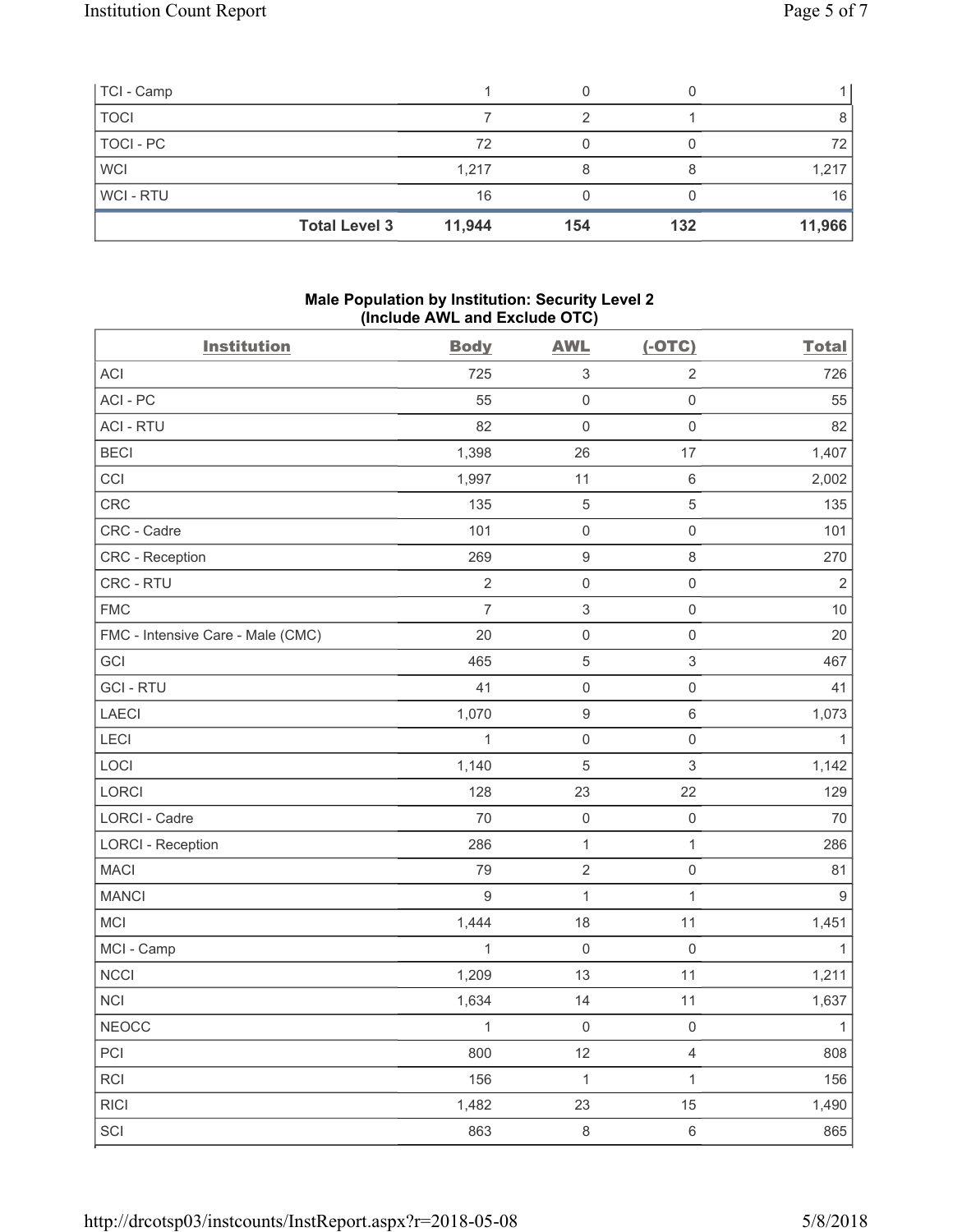| <b>Total Level 2</b> | 15,682 | 192 | 133 | 15,741 |
|----------------------|--------|-----|-----|--------|
| <b>WCI</b>           |        |     |     |        |
| <b>TOCI</b>          |        |     |     |        |
| TCI                  |        |     |     |        |
| SOCF                 |        |     |     |        |

# **Male Population by Institution: Security Level 1 (Include AWL and Exclude OTC)**

| <b>Institution</b>                | <b>Body</b>    | <b>AWL</b>                | $(-OTC)$                  | <b>Total</b> |
|-----------------------------------|----------------|---------------------------|---------------------------|--------------|
| <b>ACI</b>                        | 632            | 4                         | 3                         | 633          |
| ACI - PC                          | $\sqrt{3}$     | $\mathsf{0}$              | $\mathsf{O}\xspace$       | $\sqrt{3}$   |
| <b>ACI - RTU</b>                  | 32             | $\mathsf{O}\xspace$       | $\mathsf 0$               | 32           |
| <b>BECI</b>                       | 746            | 13                        | 4                         | 755          |
| <b>BECI</b> - Camp                | 492            | $\mathsf{O}\xspace$       | $\mathsf{O}\xspace$       | 492          |
| CCI                               | 589            | $\ensuremath{\mathsf{3}}$ | $\overline{2}$            | 590          |
| CRC                               | 82             | $\ensuremath{\mathsf{3}}$ | $\overline{2}$            | 83           |
| <b>CRC</b> - Reception            | 121            | $\ensuremath{\mathsf{3}}$ | $\,$ 3 $\,$               | 121          |
| <b>FMC</b>                        | 442            | $\overline{7}$            | $\ensuremath{\mathsf{3}}$ | 446          |
| FMC - Intensive Care - Male (CMC) | 22             | $\mathsf{O}\xspace$       | $\mathsf{O}\xspace$       | 22           |
| GCI                               | 619            | 16                        | $\,$ 3 $\,$               | 632          |
| GCI - Camp                        | 594            | $\mathsf{O}\xspace$       | $\mathsf{O}\xspace$       | 594          |
| <b>GCI-RTU</b>                    | 13             | $\mathsf{O}\xspace$       | $\mathsf{O}\xspace$       | 13           |
| LAECI                             | 685            | 4                         | $\ensuremath{\mathsf{3}}$ | 686          |
| LECI                              | $\overline{4}$ | $\sqrt{2}$                | $\mathsf{O}\xspace$       | $\,6\,$      |
| LECI - Camp                       | 137            | $\mathsf{O}\xspace$       | $\mathsf 0$               | 137          |
| LOCI                              | 1,096          | $\overline{4}$            | $\mathbf{1}$              | 1,099        |
| <b>LORCI</b>                      | 55             | $\,8\,$                   | $\overline{7}$            | 56           |
| <b>LORCI - Cadre</b>              | $6\phantom{1}$ | $\mathsf{O}\xspace$       | $\mathsf{O}\xspace$       | $\,6\,$      |
| <b>LORCI - Reception</b>          | 169            | $\mathbf{1}$              | $\mathsf{O}\xspace$       | 170          |
| MACI - Minimum                    | 1,206          | $\,8\,$                   | 3                         | 1,211        |
| <b>MANCI</b>                      | 36             | $\mathbf 5$               | 4                         | 37           |
| MANCI - Camp                      | 386            | $\mathbf{1}$              | $\mathsf 0$               | 387          |
| MCI                               | 495            | $\,$ 5 $\,$               | $\mathsf{O}\xspace$       | 500          |
| MCI - Camp                        | 362            | $\mathsf{O}\xspace$       | 0                         | 362          |
| <b>NCCI</b>                       | 1,163          | 11                        | $\,$ 5 $\,$               | 1,169        |
| NCCI - Camp                       | 283            | $\mathsf{O}\xspace$       | $\mathsf{O}\xspace$       | 283          |
| <b>NCI</b>                        | 830            | $\,6\,$                   | $\overline{4}$            | 832          |
| <b>OSP</b>                        | 23             | $\mathsf{O}\xspace$       | $\mathsf{O}\xspace$       | 23           |
| PCI                               | 1,241          | 30                        | $10$                      | 1,261        |
| <b>RICI</b>                       | 1,113          | 12                        | $\overline{4}$            | 1,121        |